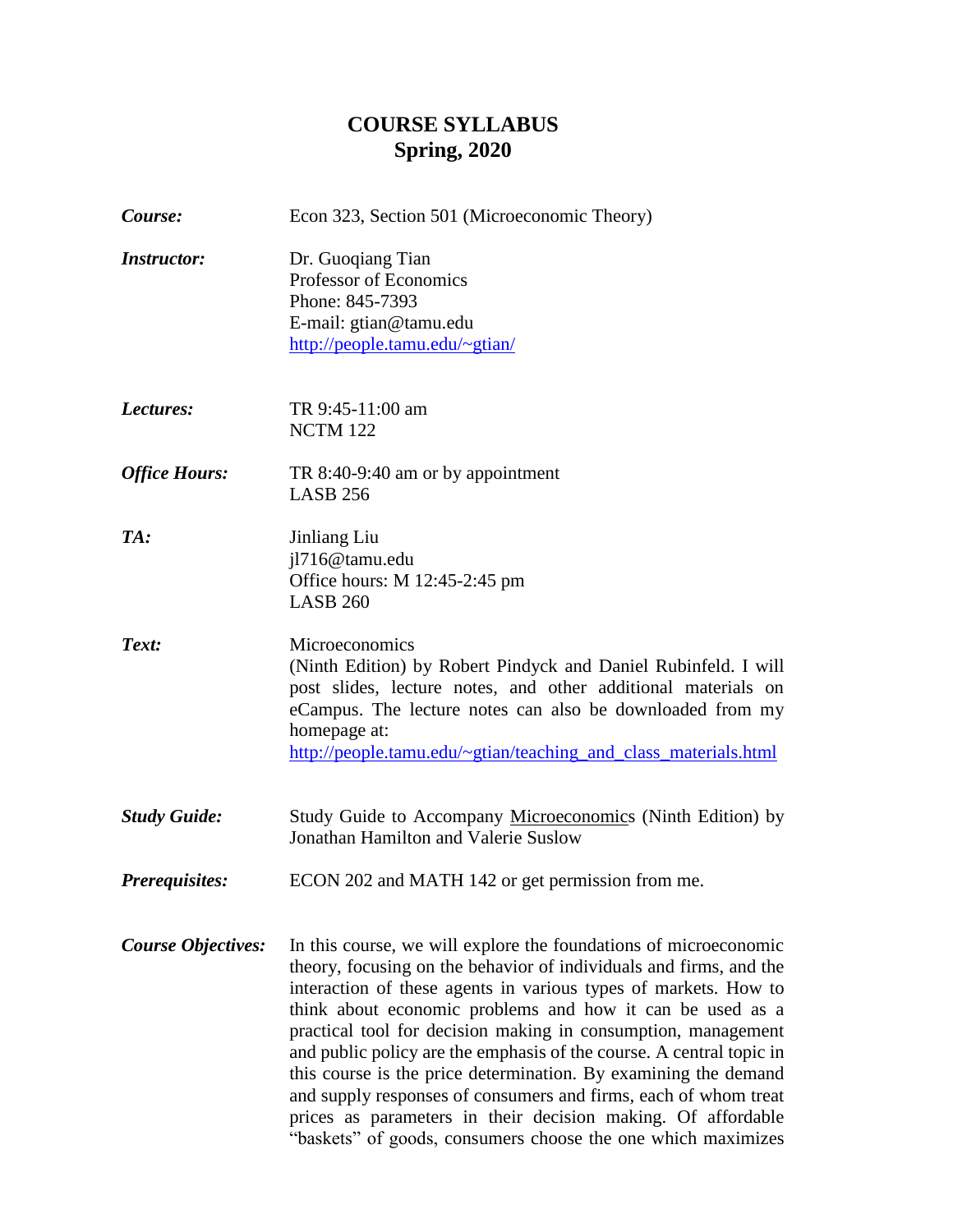their utility or well being, from which we derive the demand curve. Firms choose the combination of inputs and outputs that maximizes their profits, subject to the constraints imposed by their technology, from which we derive the supply curve. Students enrolled in this course should be comfortable with algebra, including quadratic and simultaneous equation; differential calculus is useful to the problem solving and concepts of marginal rate of changes. Upon completion of the course, students should know how to analyze economic issues using theories or models leant from the course.

- *Course Policy:* All students are required to come and participate in class, take all homework assignments and exams. Classroom attendance is required and will be checked regularly. Student Rule 7 explains attendance policies and excused absences (see [student-rules.tamu.edu/rule07\)](http://trk.tamu.edu/trk/click?ref=ztotana6v_2-5f3ax31e0fx02450&). All assignments must be turned in on time. Late work and missed exams will be governed by university rules on university-excused absences (see [http://studentrules.](http://studentrules/) tamu.edu/rule07).
- *Homework:* There will be three homework assignments. The questions in these problem sets can help you understand the Text's materials and lectures. You are asked to form study groups yourself to work on these homework assignments. A study group should consist of three to five students. You are also strongly suggested to study the questions in Exercise, Problem Set and Self-Test in the Study Guide. All of these serve as the guidance for preparing the exams.
- *Course Grades:* Your grade will be mainly based on the performance of *three* homework assignments and *three* 75-minute tests. Each of homework assignments and exams is up to 100 points. Your grade will be calculated using the method listed below:

| Homework: | 20% |
|-----------|-----|
| Exam:     | 80% |

That is given by the formula:

#### $(HW 1 + HW 2 + HW3)x20% + (Test 1 + Test 2 + Test 3)x80%$

The maximum total points you can earn from homework assignments and tests are thus 300. The grade distribution is as follows. A student with points between 270-300, 240-269, 210-239, 180-209, or 0-179 will receive a grad A, B, C, D, or F, respectively, which may yield approximately 15% A's, 30% B's,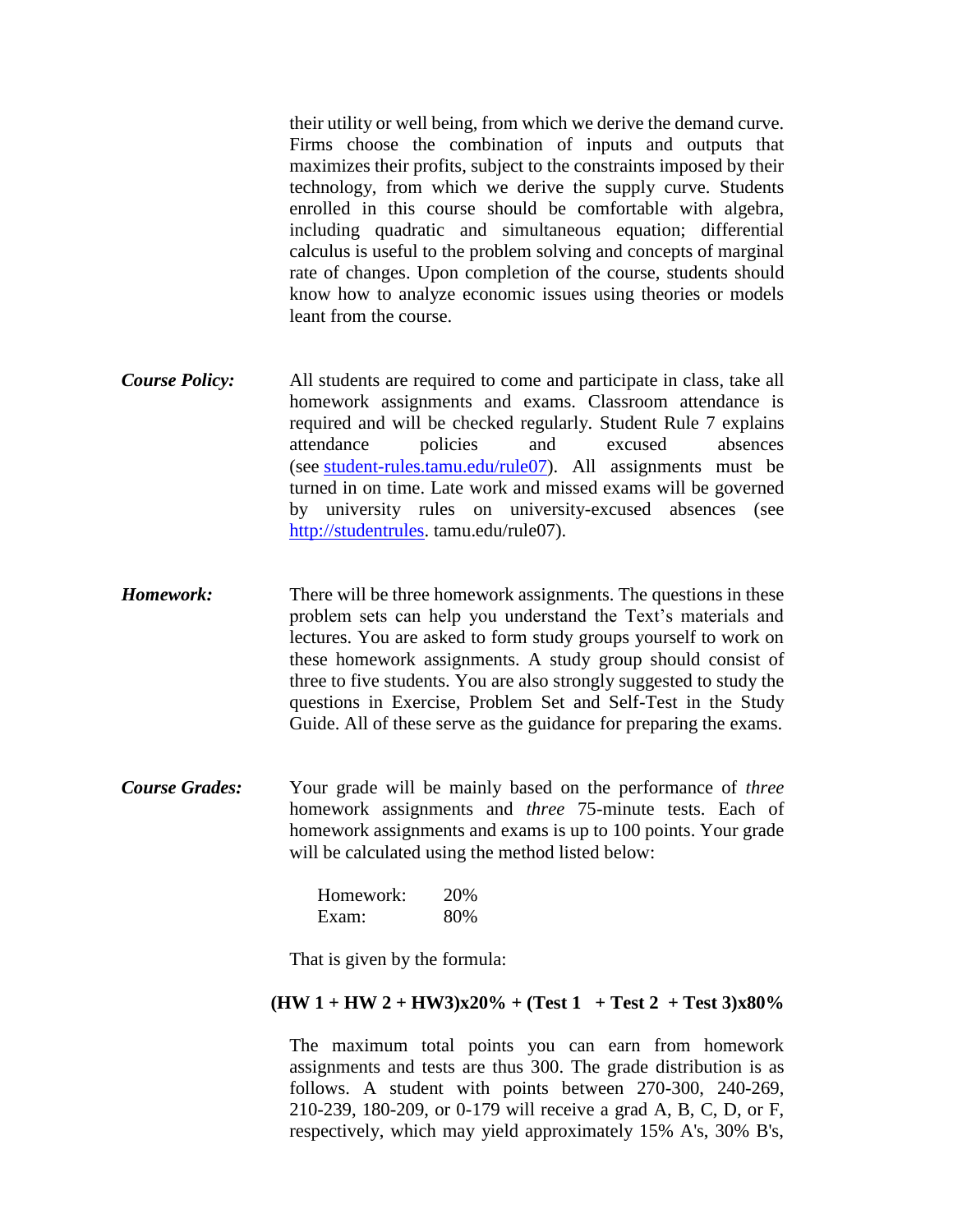30% C's, 20% D's, and 5% F's.

- *Attendance Bonus Points:* You are responsible for providing satisfactory evidence to the instructor to substantiate the reason for absence. Attendance will be regularly checked. To implement this policy effectively, 15 bonus points are given to students with perfect attendance. Every two points will be deducted for each missing class without my prior approval till all of 15 bonus points are taken off.
- *Exam Schedule:* I have set up tentative dates of the exams, which may be changed depending on the progress of lectures.

*Test # 1:* Thursday, February 20, 9:45-11:00 am *Test # 2:* Thursday, March 26, 9:45-11:00 am *Test* # 3: Thursday, April 23, 9:45-11:00 am

*Make-Up Guidelines:*Make-up exams are allowed only for the reasons and following the rules stated in Section 7.1-7.4 of the University Students' Rule. To have my permission to make-up exams, you should especially follow the rules stated in Section 7.3: "Except in the case of the observance of a religious holiday, **to be excused the student must notify his or her instructor in writing (acknowledged e-mail message is acceptable) prior to the date of absence if such notification is feasible. In cases where advance notification is not feasible (e.g. accident, or emergency) the student must provide notification by the end of the second working day after the absence.** This notification should include an explanation why notice could not be sent prior to the class. Accommodations sought for absences due to the observance of a religious holiday can be sought either prior or after the absence, but not later than two working days after the absence."

*Study Habits:* Attend classes regularly as required. Students who do not attend classes virtually all the time do not do well. Read the relevant materials in the textbook and lecture notes in advance. If you walk into class with some background, it can help you understand new materials and it not easily get lost. Also, study those lecture presentations extensively on the same day as the lecture. Take most of your time on the materials covered in class. I lecture over the things that I think most important. The textbook is back-up to help you learn, and contains some useful information that I may not have time to cover, or that I think is fairly transparent and that you can get on your own.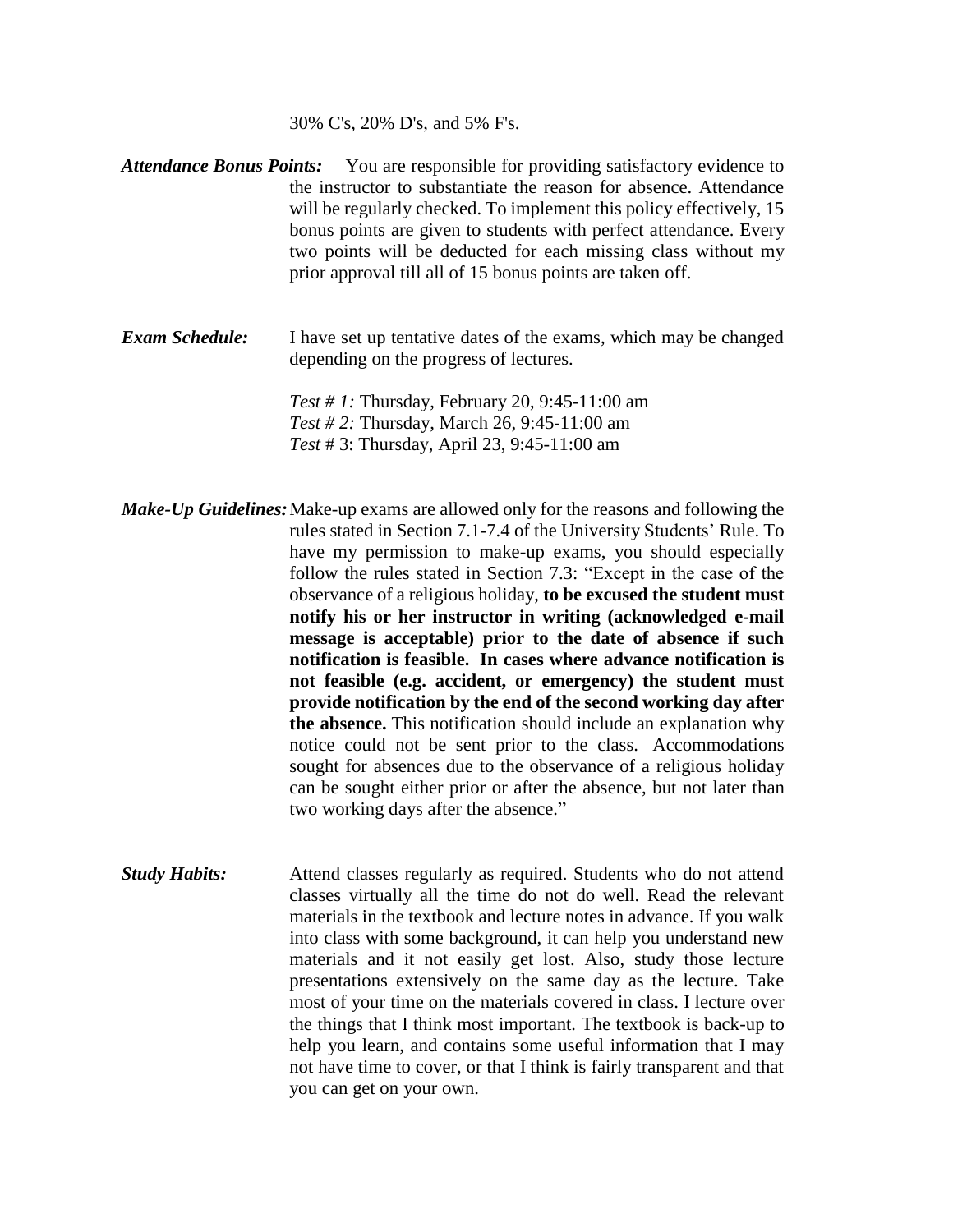- *Agreement in Writing:* All agreements should be in writing. If you inquire for the possibility to obtain an excuse, or any other circumstance that requires any special accommodation in class, we need to communicate in writing the scope of any arrangement. If a conversation with me makes you think that you are entitled to any special accommodation, you need to send me an email and inquire for a confirmation of this. Unless there is a written communication from me, you are not entitled to any special accommodation.
- *University Education Goal:* Texas A&M University has identified student learning outcomes that describe our institutional commitment to your educational goals. These include the ability to demonstrate critical thinking, effective communication, and social, cultural, and global competence. Please see: [http://provost.tamu.edu/essentials/pdfs/copy\\_of\\_Undergraduat](http://provost.tamu.edu/essentials/pdfs/copy_of_UndergraduateLearningOutcomesFinal.pdf) [eLearningOutcomesFinal.pdf.](http://provost.tamu.edu/essentials/pdfs/copy_of_UndergraduateLearningOutcomesFinal.pdf)
- *ADA Policy Statement:* Texas A&M University is committed to providing equitable access to learning opportunities for all students. If you experience barriers to your education due to a disability or think you may have a disability, please contact Disability Resources in the Student Services Building or at (979) 845-1637 or visit [http://disability.tamu.edu.](http://disability.tamu.edu/) Disabilities may include, but are not limited, to attentional, learning, mental health, sensory, physical, or chronic health conditions. All students are encouraged to discuss their disability related needs with Disability Resources and their instructors as soon as possible.

#### *Title IX and Statement on Limits to Confidentiality Statement***:**

Texas A&M University and the College of Liberal Arts are committed to fostering a learning environment that is safe and productive for all. University policies and federal and state laws provide guidance for achieving such an environment. Although class materials are generally considered confidential pursuant to student record policies and laws, University employees — including instructors — cannot maintain confidentiality when it conflicts with their responsibility to report certain issues that jeopardize the health and safety of our community. As the instructor, I must report the following information to other University offices if you share it with me, even if you do not want the disclosed information to be shared:

• Allegations of sexual assault, sexual discrimination, or sexual harassment when they involve TAMU students, faculty, or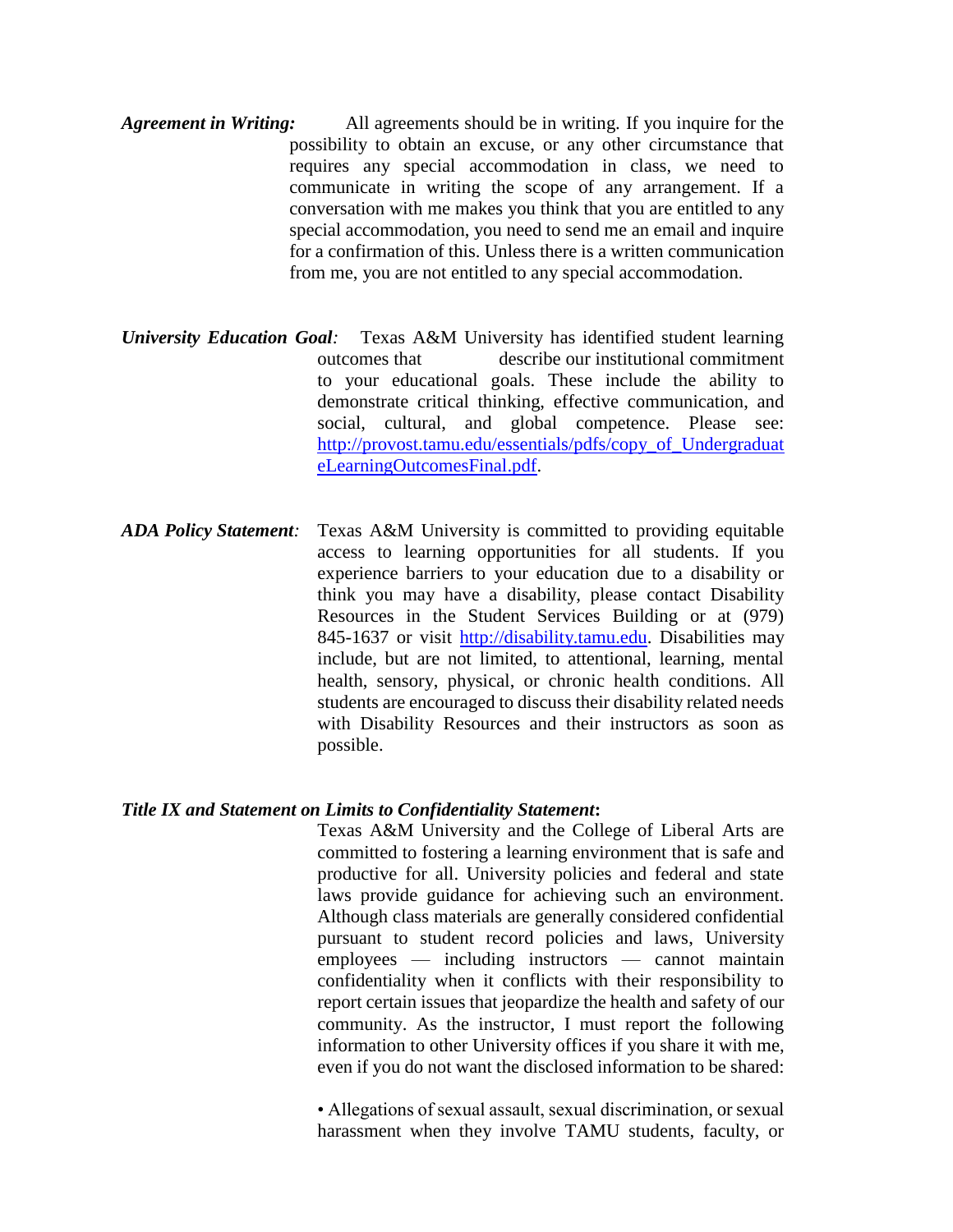staff.

These reports may trigger contact from a campus official who will want to talk with you about the incident that you have shared. In many cases, it will be your decision whether or not you wish to speak with that individual. If you would like to talk about these events in a more confidential setting, you are encouraged to make an appointment with the Student Counseling Service [\(https://scs.tamu.edu/\)](https://scs.tamu.edu/). Students and faculty can report concerning, non-emergency behavior at [http://tellsomebody.tamu.edu](http://tellsomebody.tamu.edu/)

#### *Academic Integrity Statements:*"An Aggie does not lie, cheat, or steal or tolerate those who do."

Upon accepting admission to Texas A&M University, a student immediately assumes a commitment to uphold the Honor Code, to accept responsibility for learning, and to follow the philosophy and rules of the Honor System. Students will be required to state their commitment on examinations, research papers, and other academic work. Ignorance of the rules does not exclude any member of the TAMU community from the requirements or the processes of the Honor System. For additional information please visit: [www.tamu.edu/aggiehonor/](http://www.tamu.edu/aggiehonor/)

Academic dishonesty will not be tolerated. Representing someone else's work as their own or **cheating in any other manner** will be pursued with disciplinary action and will result in an "F\*" grade for the class (F\* means that a student gets an F in the course and has to go through a remediation course about the ethics relating to breaking the Aggie code of Honor).

It is prohibited to use a smartphone, cellphone, or other electronic communication device during an exam. If a student is found using such a device during an exam, texting, chatting, messaging, calling, reading a message from its screen, etc., the student will be reported to the honor system and will result in an "F\*" grade for the class.

#### **Math Review Materials (Links to the videos):**

- Basic Explanation of Functions: [https://www.youtube.com/watch?v=GS5Shg15Qwk](https://urldefense.proofpoint.com/v2/url?u=https-3A__www.youtube.com_watch-3Fv-3DGS5Shg15Qwk&d=DwMFAg&c=u6LDEWzohnDQ01ySGnxMzg&r=uHVYcleXLi3AfzrpFXUdn3SgjsPtnYsqxZgFXwqunY4&m=tisGBFtnFyvJ2mAG9qZWfahrBS5IWJtWR4k5AkxgU9Y&s=QoTCQHQttZ70VuRjlWb9wqiOPsDdYgb8kV4EIXiIc3g&e=)

- Slopes and Inverse Demand: [https://www.youtube.com/watch?v=\\_n3T3c\\_Fqm8](https://urldefense.proofpoint.com/v2/url?u=https-3A__www.youtube.com_watch-3Fv-3D-5Fn3T3c-5FFqm8&d=DwMFAg&c=u6LDEWzohnDQ01ySGnxMzg&r=uHVYcleXLi3AfzrpFXUdn3SgjsPtnYsqxZgFXwqunY4&m=tisGBFtnFyvJ2mAG9qZWfahrBS5IWJtWR4k5AkxgU9Y&s=Eeulp7gXRVM58oSI7Z3dqqjzazBCBDscSClsYPZjOsY&e=)

- Cobb-Douglas and Leontieff Production Functions: [https://www.youtube.com/watch?v=eg2mCrpUy8E](https://urldefense.proofpoint.com/v2/url?u=https-3A__www.youtube.com_watch-3Fv-3Deg2mCrpUy8E&d=DwMFaQ&c=u6LDEWzohnDQ01ySGnxMzg&r=keAPD088VOosGR3bnCW_Dg&m=Y-oEPXvzz08C_XIpT8hHEPJk8WQG0g4IYGWkLMvOAH8&s=Z2pd0H2X_68QPuFdJhN5DQjdCtVXekIkos32qb2SF-0&e=)

- Systems of equations and solving for equilibrium: [https://www.youtube.com/watch?v=Z1rypET8\\_Io](https://urldefense.proofpoint.com/v2/url?u=https-3A__www.youtube.com_watch-3Fv-3DZ1rypET8-5FIo&d=DwMFAg&c=u6LDEWzohnDQ01ySGnxMzg&r=uHVYcleXLi3AfzrpFXUdn3SgjsPtnYsqxZgFXwqunY4&m=tisGBFtnFyvJ2mAG9qZWfahrBS5IWJtWR4k5AkxgU9Y&s=4X7IQEWUprW1xGvIaa5ix-VOcvNiNROVxQ0PKVZcMns&e=)

- Consumer and Producer Surplus and Deadweight Loss: [https://www.youtube.com/watch?v=QZfsPC0b12s](https://urldefense.proofpoint.com/v2/url?u=https-3A__www.youtube.com_watch-3Fv-3DQZfsPC0b12s&d=DwMFAg&c=u6LDEWzohnDQ01ySGnxMzg&r=uHVYcleXLi3AfzrpFXUdn3SgjsPtnYsqxZgFXwqunY4&m=tisGBFtnFyvJ2mAG9qZWfahrBS5IWJtWR4k5AkxgU9Y&s=TN3Bgmh4IVndRM5gRHHYAkIUV9xEBZdQzaOfGocJ9-A&e=)